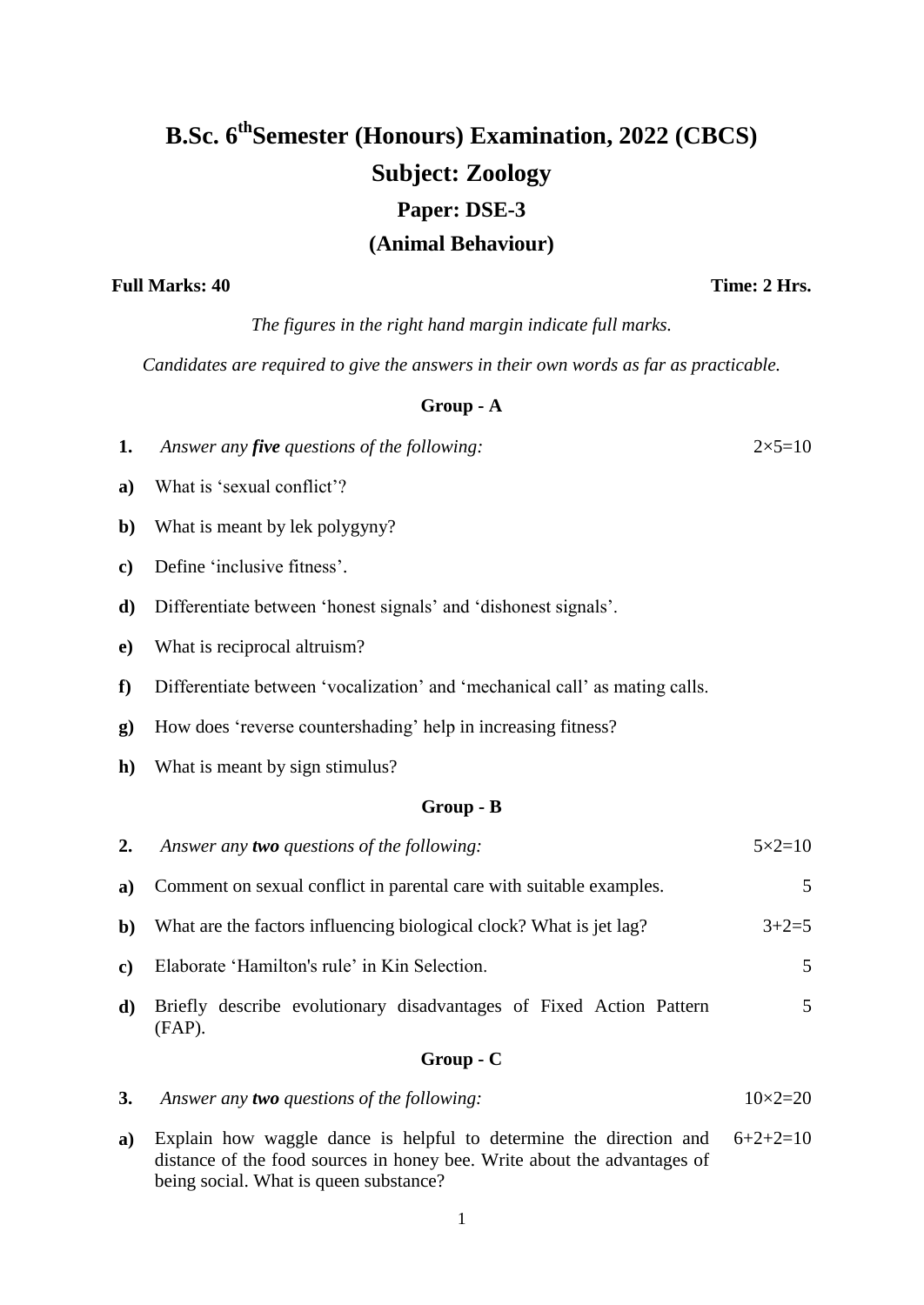| $\mathbf{b}$ | Discuss the possible theories/hypotheses that could explain why female<br>mate choice has evolved in nature. Illustrate male rivalry with an<br>example. What is extra-pair copulation? | $5 + 3 + 2$ |
|--------------|-----------------------------------------------------------------------------------------------------------------------------------------------------------------------------------------|-------------|
| $\mathbf{c}$ | Describe the mechanisms of navigation in animals.                                                                                                                                       | 10          |
| d)           | Describe with diagram the molecular mechanism of circadian rhythm in<br><i>Drosophila</i> following the PER/TIM and the CLK/CYC transcription-<br>translation feedback loop.            | 10          |

\_\_\_\_\_\_\_\_\_\_\_\_\_\_\_\_\_\_\_\_\_\_\_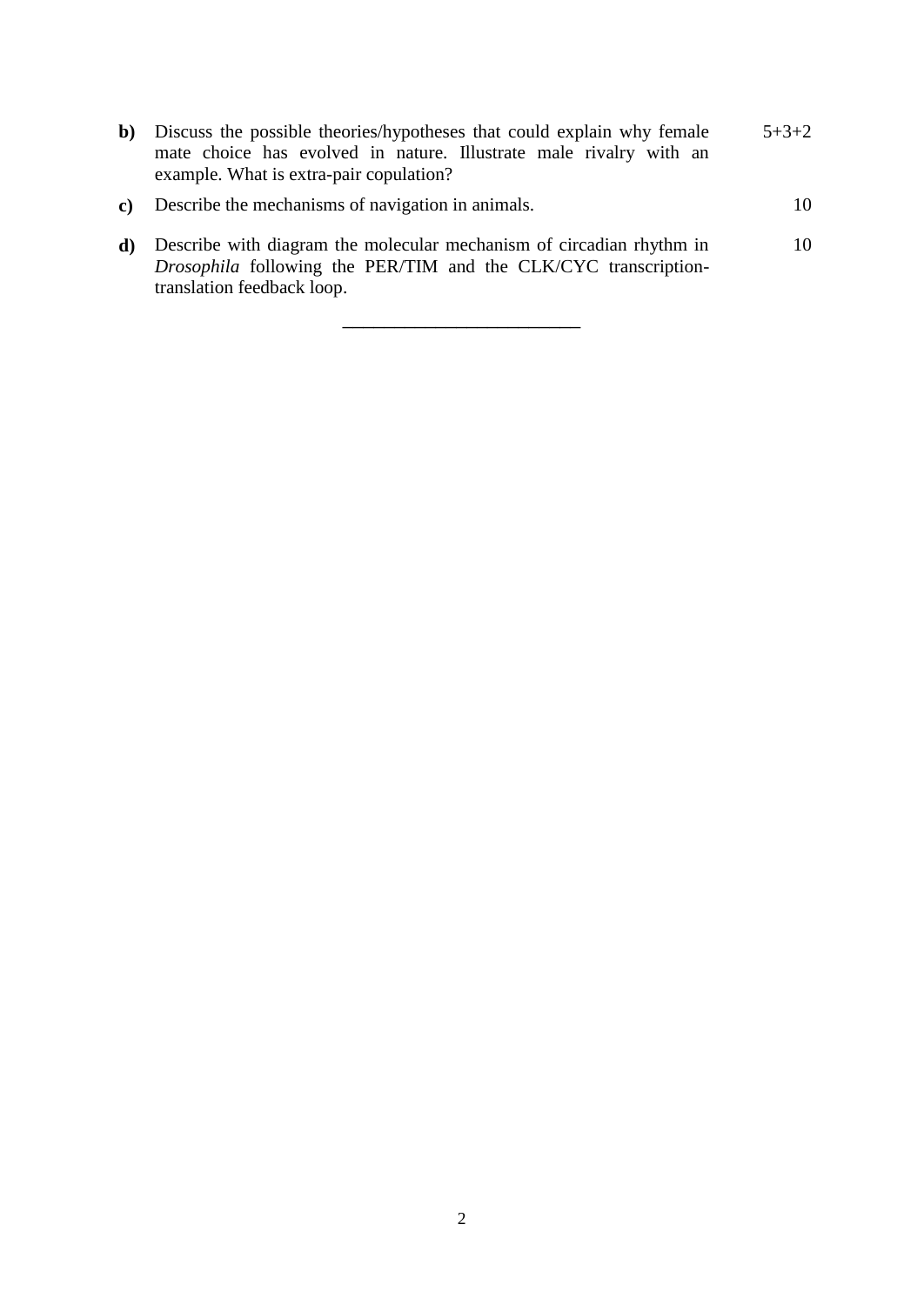# **B.Sc. 6 thSemester (Honours) Examination, 2022 (CBCS) Subject: Zoology Paper: DSE-3 (Wildlife Conservation)**

### Full Marks: 40 **Time: 2 Hrs.**

*The figures in the right hand margin indicate full marks.*

*Candidates are required to give the answers in their own words as far as practicable.*

#### **Group - A**

| 1.            | Answer any <i>five questions of the following</i> :                                                                                          | $2 \times 5 = 10$ |  |  |  |
|---------------|----------------------------------------------------------------------------------------------------------------------------------------------|-------------------|--|--|--|
| a)            | Differentiate between pug marks of dog and cat family.                                                                                       |                   |  |  |  |
| $\mathbf{b}$  | Define wildlife according to Wildlife Protection Act, 1972.                                                                                  |                   |  |  |  |
| $\mathbf{c})$ | What is ecesis?                                                                                                                              |                   |  |  |  |
| d)            | What is community reserve?                                                                                                                   |                   |  |  |  |
| $\mathbf{e})$ | Define ecology of perturbance.                                                                                                               |                   |  |  |  |
| ${\bf f}$     | Write down full form of NTCA and IBWL.                                                                                                       |                   |  |  |  |
| $\bf{g}$      | Mention two ways for mitigation of human-wildlife conflict.                                                                                  |                   |  |  |  |
| $\mathbf{h}$  | What do you mean by Red Data Book?                                                                                                           |                   |  |  |  |
|               | Group - B                                                                                                                                    |                   |  |  |  |
| 2.            | Answer any two questions of the following:                                                                                                   | $5 \times 2 = 10$ |  |  |  |
| a)            | Explain the <i>Ex-situ</i> mode of wildlife conservation with a suitable<br>flowchart. Define Gene Bank.                                     | $4 + 1$           |  |  |  |
| $\mathbf{b}$  | Why "Cover construction' is important for habitat management of<br>wildlife? Briefly describe different strategies for 'cover construction'. | $2 + 3$           |  |  |  |
| $\mathbf{c})$ | Differentiate between National Park and Wildlife Sanctuary with suitable<br>example. Name the Ramsar site of West Bengal.                    | $4 + 1$           |  |  |  |
| d)            | Describe the causes and consequences of human-wildlife conflicts.                                                                            | 5                 |  |  |  |
|               | Group - C                                                                                                                                    |                   |  |  |  |
| 3.            | Answer any two questions of the following:                                                                                                   | $10\times2=20$    |  |  |  |
|               | a) Describe hoth positive and people's velves of wildlife. Write down equase of                                                              | 2.2.4             |  |  |  |

**a)** Describe both positive and negative values of wildlife. Write down causes of wildlife depletion in India. 3+3+4